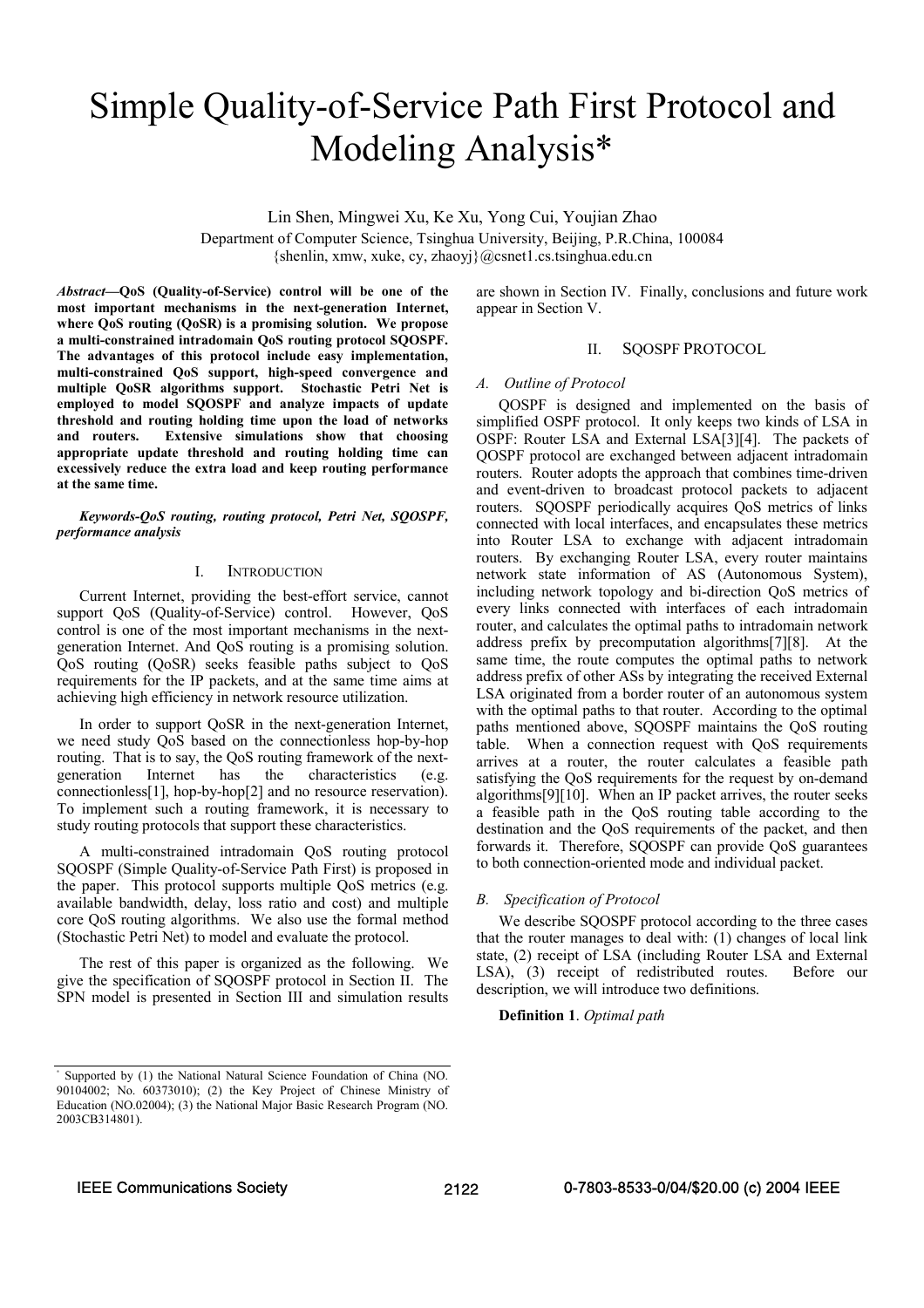| $\mathbf{0}$         | 16       |          | 24<br>31 |  |  |
|----------------------|----------|----------|----------|--|--|
| Type                 | # ofLink | QoS Map  |          |  |  |
| Advertising Router   |          |          |          |  |  |
| Sequence Number      |          |          |          |  |  |
| Link Address         |          |          |          |  |  |
| Network Mask         |          |          |          |  |  |
| QoS Mtrl             | QoS Mtr2 | QoS Mtr3 | QoS Mtr4 |  |  |
|                      |          |          |          |  |  |
|                      |          |          |          |  |  |
| Figure 1. Router LSA |          |          |          |  |  |

Given a path set  $P_{\leq x, p}$  from source *s* to destination *t*, a path  $p \in P_{\leq s, t>}$  is said to be an optimal path if there does not exist another path  $p' \in P_{\leq s, t>}$  such that *p*' is better than  $p'$ .

As the "optimal "relationship of the paths in  $P_{\leq x, \rho}$  is partial order, that is to say,  $P_{\leq s, \rho}$  is a partially ordered set, there may exist many optimal paths in  $P_{\leq r}$ .

## **Definition 2**. *Relative variation ratio (RVR)*

Set *W* as a certain QoS metric (such as available bandwidth, delay, etc.), the Relative Variation Ratio (RVR) of *W* is defined as  $\left( old\right)$  $W(new) - W(old)$ *W old*  $\overline{W} = \frac{|W(new) - W(old)|}{W(1 + k)}$ , where  $W(new)$  is the present

value of W, and  $W(\text{old})$  is the one at last update.

(1) Changes of local link state: SQOSPF periodically acquires QoS metrics of links connected with local interfaces, and then updates local router's information in the Intradomain Routers' Information Database (IRID) maintained locally. During updating, if RVR of a local link's QoS metric exceeds update threshold or a local link disconnects or resumes, Route LSA that represents local link state information will be broadcast to adjacent intradomain routers, and the recomputation of intradomain routes will be triggered.

(2) Receipt of LSA: when router receives a LSA sent by one of the adjacent intradomain routers, it will change to different processes according to the type of LSA.

(a) Router LSA: at first, if the sequence number of the LSA shows that the LSA is not out of date, it should be broadcast to neighbors, otherwise discarded. At the same time, IRID is updated according to the link state information encapsulated in the LSA. During updating, recomputation of intradomain routes will be triggered if the holding time is up and at least one of the following three conditions is satisfied: 1) The origin of the LSA is a new router of AS; 2) There are some pieces of information about addition and deletion of links in LSA; 3) RVR of a link's QoS metric exceeds the update threshold.

(b) External LSA: at first, if the sequence number of the LSA shows that the LSA is not out of date, it should be broadcast to neighbors, otherwise discarded. At the same time,

TABLE I MEANING OF ROUTER LSA

| Type                      | Type of LSA, type of the Router LSA is 0x09.                                |  |  |  |
|---------------------------|-----------------------------------------------------------------------------|--|--|--|
| # of $Link$               | Number of the link information in the Router LSA.                           |  |  |  |
| QoS Map                   | QoS metrics mapping, and each bit corresponds to one<br>kind of OoS metric. |  |  |  |
| <b>Advertising Router</b> | The identification of the origin of the LSA.                                |  |  |  |
| Sequence Number           | The sequence number of the Router LSA.                                      |  |  |  |
| Link Address              | IP address of the interface connected with the link.                        |  |  |  |
| Network Mask              | Network mask of the interface.                                              |  |  |  |
| OoS Mtr.n                 | Values of QoS metrics that correspond to QoS Map.                           |  |  |  |

the optimal paths to network address prefix of other ASs is calculated by integrating the LSA originated from a border router with the optimal paths to that router, and then the new routes are updated into the intradomain routing table.

(3) Receipt of redistributed routes: this case can only happen on the border routers that run interdomain routing protocol. The routes indicate the paths to the network address prefix of other ASs. When the case happens, SQOSPF updates the routes into the intradomain routing table and broadcasts External LSA composed of the redistributed routes to neighbors. Because of the restriction of IP packet's length, many External LSAs may be produced. The optimal paths with the same destination network address prefix must be encapsulated in an External LSA. If a LSA cannot hold all of the paths with the same destination prefix, the overflowing should be discarded directly.

## *C. LSA Format*

Both kinds of LSA (i.e. Router LSA and External LSA) in SQOSPF are encapsulated in IP packets to exchange between routers. Router LSA is used to broadcast the QoS metrics of local links to the whole AS, the format of it and the meaning of each field are shown in Fig. 1 and Table I, respectively. The header of Router LSA is composed of five fields: Type, # of Link, QoS Map, Advertising Router and Sequence Number, while Link Address, Network Mask and QoS Mtr.n compose link information. A Router LSA usually contains all the information of its origin's links.

External LSA is produced by border routers, and is responsible for broadcasting routes that are from border router to a certain network address prefix of other ASs to intradomain routers. The format of it and the meaning of each field are shown in Fig. 2 and Table II, respectively. The header of External LSA has two more fields than that of Router LSA: Destination Address and Network Mask, which are used to represent the destination network address prefix. Following the header is not link information but path information, which includes QoS metrics of each path. As there may exist many optimal paths to the same prefix, an External LSA will carry some pieces of optimal path information.

## III. SPN MODEL

l

 $<sup>1</sup>$  A path is better than another path iff each QoS metric of the former is better</sup> than that of the latter.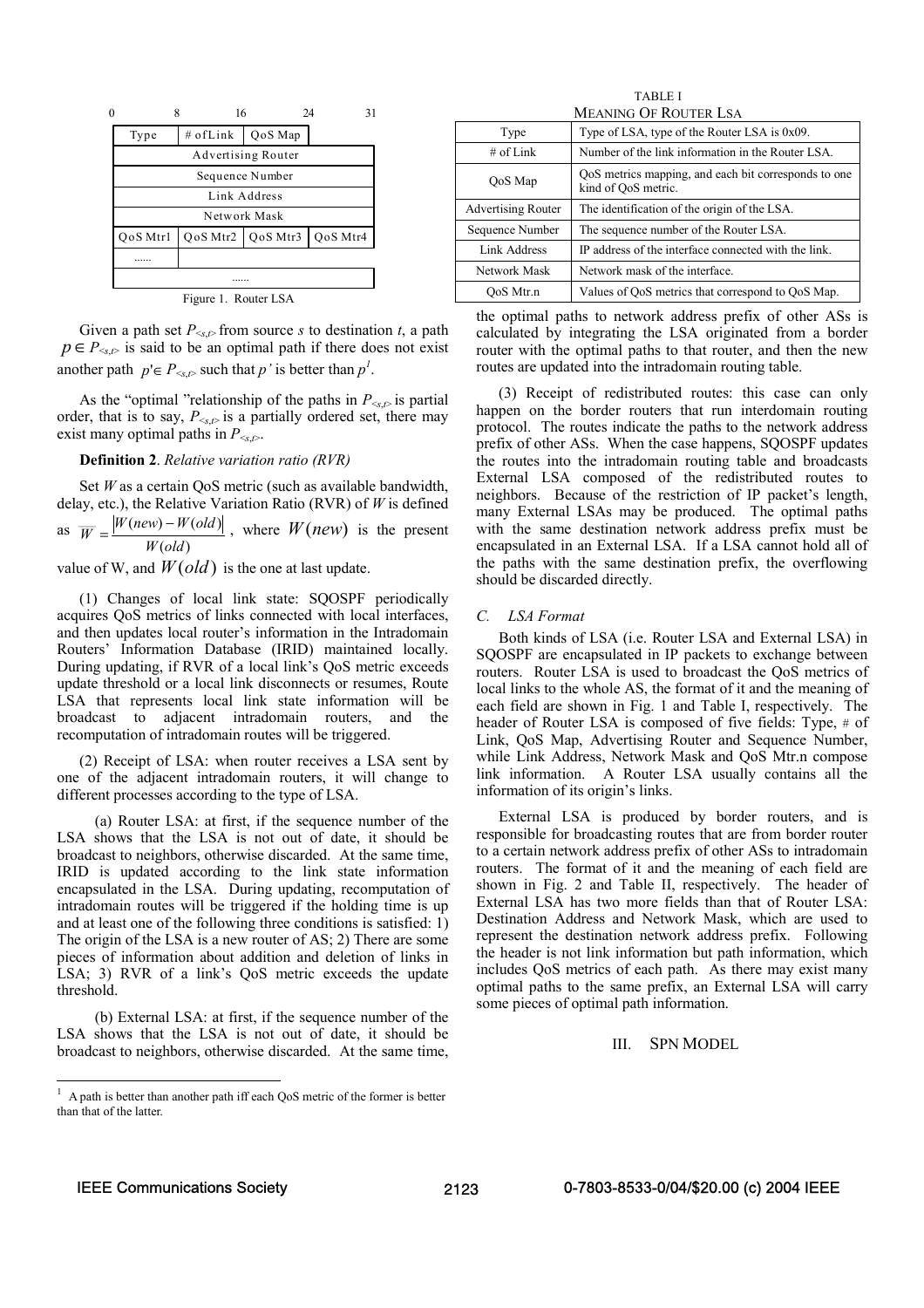

Figure 2. External LSA



#### Figure 3. SPN model

Aiming at studying the framework and dynamic behavior of a system, Petri Net can strongly reflect the whole characteristics of the system. Stochastic Petri Net (SPN) introduces the notion of time, and adds a stochastic delay of a transition between "enabling" and "firing". As a result, the ability of simulation is strengthened[5]. Therefore, we employ SPN to model SQOSPF protocol.

The SPN model of the protocol is shown in Fig. 3. It is proposed on the basis of the alternation of the local link state and the disposal process of SQOSPF after receiving LSA. When it receives a redistributed interdomain route, a router can only take the route as an external LSA sent by itself.

Immediate transitions in the model are described as the following: transition t0 represents that the local link state has changed. In this condition, the routing recomputation and the broadcast of Router LSA can be triggered. Transition t0 is enabled under the circumstances that (1) a local link disconnects or resumes, or (2) RVR of a local link's QoS metric exceeds the update threshold. On the contrary, transition t1 represents that the local link state has changed but the routing recomputation and the broadcast of Router LSA should not be triggered. The unprocessed change is sent back to p0 through p4 and T0, which represents that the change will later be processed again by the router. When the router receives a Router LSA, t2 is enabled. So is t3 when the received is an External LSA. Intradomain routing

TABLE II MEANING OF EXTERNAL LSA

| Type                      | Type of LSA, type of the External LSA is 0x0A.                                        |  |
|---------------------------|---------------------------------------------------------------------------------------|--|
| $\#$ of Path              | Number of the path information in the Router LSA.                                     |  |
| QoS Map                   | QoS metrics mapping, and each bit corresponds to one<br>kind of QoS metric.           |  |
| <b>Advertising Router</b> | The identification of the origin of the LSA.                                          |  |
| Sequence Number           | The sequence number of the Router LSA.                                                |  |
| Destination<br>Address    | The IP address of the interface of the destination<br>router connected with the path. |  |
| Network Mask              | Network mask of the interface.                                                        |  |
| OoS Mtr.n                 | Values of QoS metrics that correspond to QoS Map.                                     |  |

recomputation, represented by transition t4, is enabled when recomputation is triggered after receiving Router LSA. Opposite to t4, transition T5 is enabled if no link state information can trigger the recomputation.

Timed transitions in the model is described as the following: transition T1 represents updating the local IRID and broadcasting Router LSA to neighbors, while T5 represents broadcasting External LSA to neighbors. The firing of T2 represents recomputation of intradomain routes according to the local IRID. When the processor is idle and the holding time is up, T2 can be enabled. T3 presents routing holding, the firing of which shows that the intradomain routes in routing table are guaranteed to be stable during the holding time. T4 represents recomputation of interdomain routes after External LSA is received. Its enabling also needs the processor.

The following describes places and tokens in the model: place p0 represents that change in local link state can be found after query. The tokens in p0 reflect the change, and the number of them correlates with the alternation frequency. p1 represents receiving an SQOSPF protocol packet and determining its type. The tokens in p1 represent two kinds of LSA. And the quantity of them correlates with not only the alternation frequency of the network state but also the scale of the whole AS. p2 represents the holding time is up, and intradomain routing recomputation can start. The token in p2 represents the computation can start right now, and there is only one token in p2. p3 represents acquiring processor. Its tokens represent processor resource, and its number is that of processors. p5 represents router starts updating IRID and broadcasting Router LSA, while p6 represents the router finishes. So is p11 to start broadcasting External LSA while p12 to finish. p7 represents whether recomputation can be triggered by the received Router LSA. p8 starts and p9 finishes intradomain routing recomputation, respectively. p10 represents that router receives an External LSA and recomputes interdomain routes.

**Definition 3.** *Probability of not triggering recomputation pr1*

In SPN model of SQOSPF, the enabling probability of t0 is called probability of not triggering recomputation  $p_{r1}$ .

There are three random switchings in the model: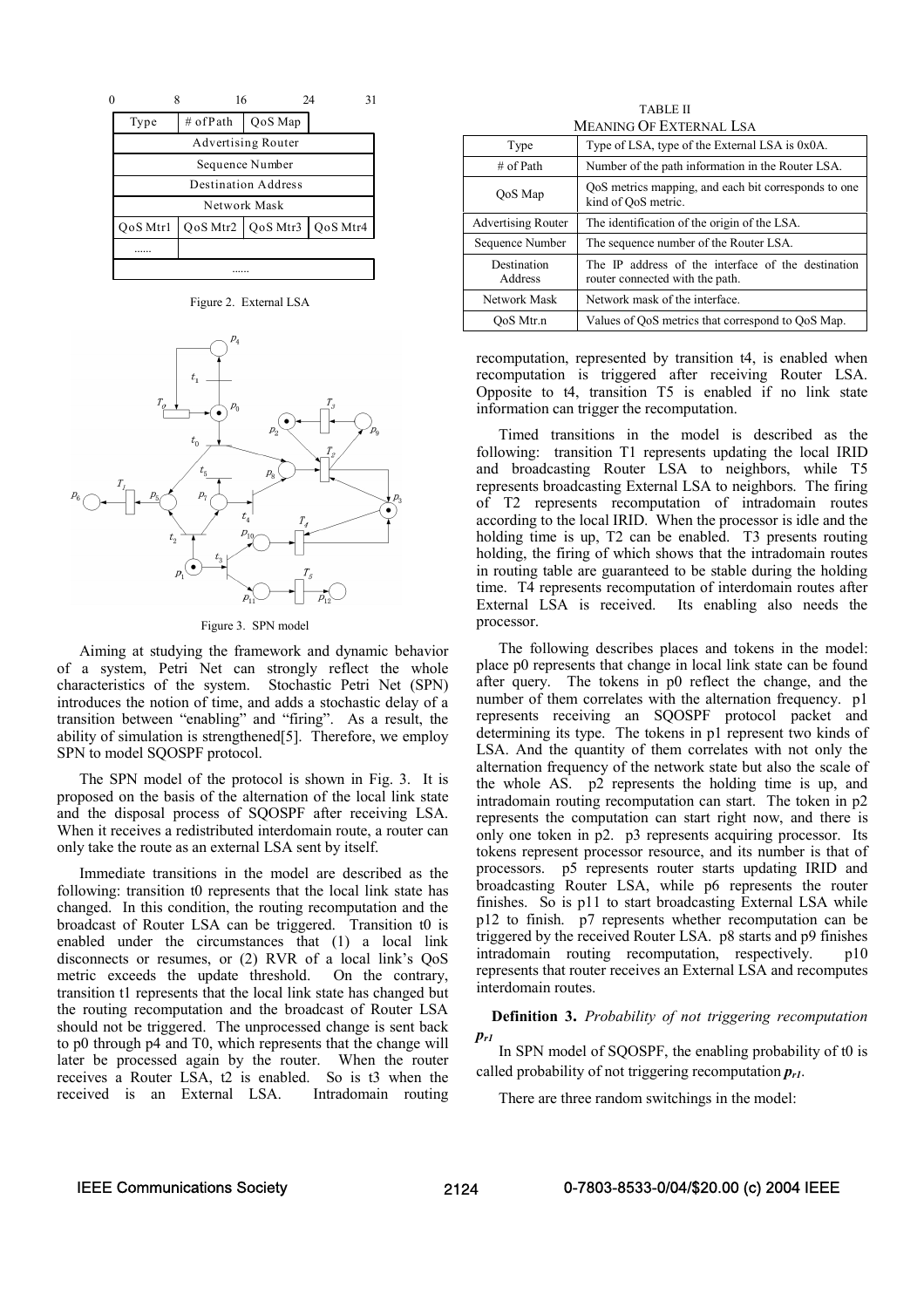



(1) If 
$$
M(p_6) \neq 0
$$
 or  $M(p_{12}) \neq 0$ :  

$$
\begin{cases} p_{(t_1)} = M(p_6) \end{cases}
$$

$$
\begin{cases}\nP_{\cdot}(t_{2}) = \frac{M(p_{\cdot})}{M(p_{\cdot}) + M(p_{\cdot})} \\
P_{\cdot}(t_{3}) = \frac{M(p_{\cdot})}{M(p_{\cdot}) + M(p_{\cdot})} \\
\text{If } M(p_{6}) = M(p_{12}) = 0: P_{\cdot}(t_{2}) = P_{\cdot}(t_{3}) \\
\text{If } P_{\cdot}(t_{0}) = 1 - P_{\cdot 1} \\
P_{\cdot}(t_{1}) = P_{\cdot 1} \\
P_{\cdot}(t_{2}) = P_{\cdot 1} \\
P_{\cdot}(t_{3}) = P_{\cdot 1}\n\end{cases}
$$

## IV. PERFORMANCE ANALYSIS

Spnp 6.0[11] is used to analyze the SPN model. The impact of update threshold and routing holding time upon network and routers' load is concerned. As the most serious problem of QoS routing at present is the great protocol and computation costs[6], our simulation aims at finding the factors that influence the costs, so that we can reduce certain costs and keep routing performance at the same time by adjusting these factors.

## *A. Update Threshold*

(2)

In the AS that processes QoS routing by adopting SQOSPF, as the network state such as available bandwidth and delay changes frequently, update threshold is introduced to reduce the routing computation frequency and the impact of LSA upon network. When the RVR of QoS metrics of all the local links do not exceed the update threshold, routing recomputation will not be triggered and Router LSA will not be produced and broadcast. When the RVR of QoS metrics of all the links in the received Router LSA do not exceed the update threshold, routing recomputation will not also be triggered, but the received Router LSA will be broadcast to neighbors. However, the update threshold will lead to certain staleness, thus reduces routing satisfaction percentage. Therefore, how to choose update threshold so that our protocol can get the best performance is the goal of this simulation. The values selected for the model's parameters are shown in Table III and IV.

## **Definition 4**. *QoS flow*

In an end-to-end QoS data communication, all of the packets in a single direction with same QoS requirements are made up of a QoS flow.

| <b>TABLE III</b><br>THE MEAN FIRING RATE    |                    | <b>TABLE IV</b><br>THE NUMBER OF TOKEN |                        |
|---------------------------------------------|--------------------|----------------------------------------|------------------------|
| OF TIME TRANSITIONS                         |                    | Place                                  | <b>Number of Token</b> |
| Time                                        | <b>Mean Firing</b> | p <sub>0</sub>                         |                        |
| <b>Transition</b>                           | Rate               | pl                                     |                        |
| T0, T1, T5                                  | 1.0                | p2                                     |                        |
| T <sub>2</sub> , T <sub>4</sub><br>$^{0}$ 1 | p3                 |                                        |                        |

## **Definition 5**. *Update accomplish time*

In the SPN model of SOOSPF, the time when the throughput of T1 is less than 0.00001 after reaching the peak is called the update accomplish time of Router LSA.

The update accomplish time of Router LSA reflects the update rate of the routes' information, and the update rate influences routing performance such as routing satisfaction percentage.

Fig. 4 shows the throughput of the transition T1 with different update threshold. The x-axis is the simulation time. The curves from up to down correspond to the cases that pr1 is 10%, 30%, 50%, 70% and 90%, respectively. We observe that the peak of T1's throughput is lower but the update accomplish time is longer with the rise of the update threshold. The reduction of the peak shows that the intensity of sending Router LSA decreases, which will reduce the network load caused by the Route LSA. However, because of the increase of the update accomplish time at the same time, the relative rate of the routing update to the arriving of QoS flow drops, and then the impact of the routes' staleness upon routing satisfaction percentage is enlarged.

Fig. 5 shows the throughput of the transition T2 with different mean firing rate of the transition T3 and update threshold. The x-axis is the simulation time. The mean firing rate of T3 in the three figures is 0.0001, 0.001 and 0.01, and the curves from up to down also correspond to the cases that pr1 is 10%, 30%, 50%, 70% and 90%, respectively. We observe that the peak of T2's throughput decreases with the increase of the update threshold. As the throughput of T2 reflects the processors' load caused by the protocol, we can draw the conclusion that the load of processors decreases with the rise of the update threshold. This is because the increase of the update threshold reduces the computation frequency and then lowers the computation load of processors.

Considering the impact of the update threshold upon the load of network and processors and the update rate of routes' information together, we can keep a certain routing update rate without excessively increasing the load by choosing an appropriate update threshold, thus we can get a high routing satisfaction percentage.

### *B. Routing Holding Time*

To avoid frequent updating of the routing table and routing jitter, we introduce routing holding time to limit the update frequency of the routing table. During the holding time, even if the intradomain routing recomputation is triggered for some reasons, the routes will not be calculated but kept unchanged.